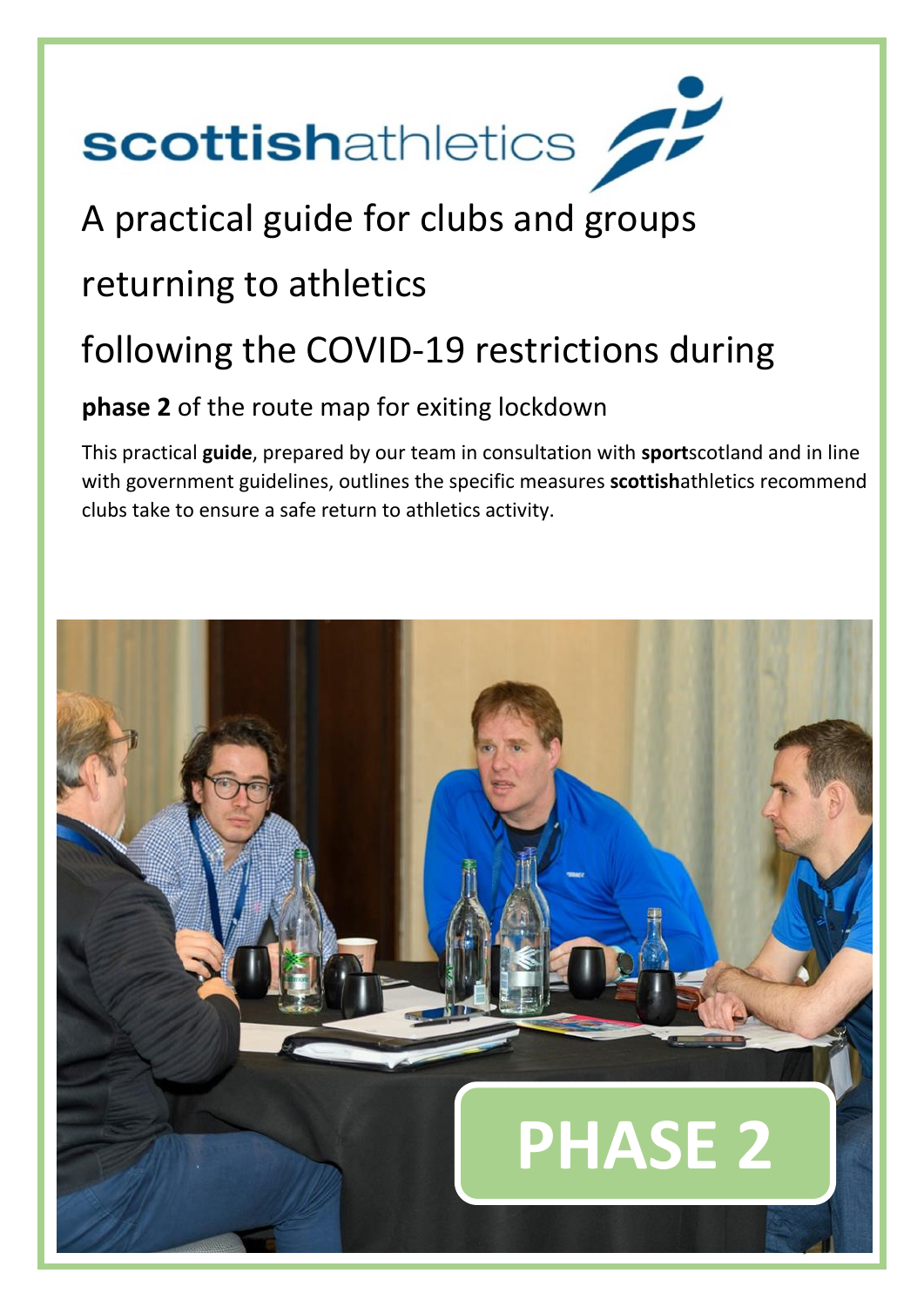

The guidelines in this document relate to phase 2 of the Scottish Government's COVID-19 route map through and out of the crisis.

This phase:

- 1. Permits the reopening of playgrounds and sports courts from 29<sup>th</sup> June.
- 2. Permits the resumption of professional sport in line with public health advice.
- 3. Allows unrestricted outdoors exercise adhering to physical distancing measures and non-contact outdoor activities in the local area.
- 4. Enables groups of 8 from 3 households, including family and friends, to meet outside with physical distancing.
- 5. These guidelines should be read in conjunction with any updated Scottish Government guidance Information on the Scottish Government's approach to managing COVID-19 is available at [www.gov.scot/coronavirus-covid-19/](http://www.gov.scot/coronavirus-covid-19/)
- 6. Travel restrictions outlined by the Scottish Government should always be adhered to. Further information is available at: [Staying safe and protecting others](http://www.gov.scot/publications/coronavirus-covid-19-phase-2-staying-safe-and-protecting-others/pages/meeting-others/)

This practical guide builds on the guidance to clubs issued in Phase 1. The phase 1 guidance was designed to allow clubs to commence planning for eventual reopening, appoint a Covid-19 Coordinator, and work towards safe access for their members to the relevant training facilities at the appropriate time.

This guidance and associated documents prioritise the safety and wellbeing of all athletes, coaches, staff and volunteers. It provides athletics specific advice to assist clubs to comply with government guidance when returning to operation in phase 2.

Our measures and procedures are under constant review and updated as advice from government, health authorities and the national agency for sport evolves in line with the gradual lifting of restrictions. They may be withdrawn or amended at short notice and it is advised to check our website regularly to ensure you are working in line with the most up to date advice.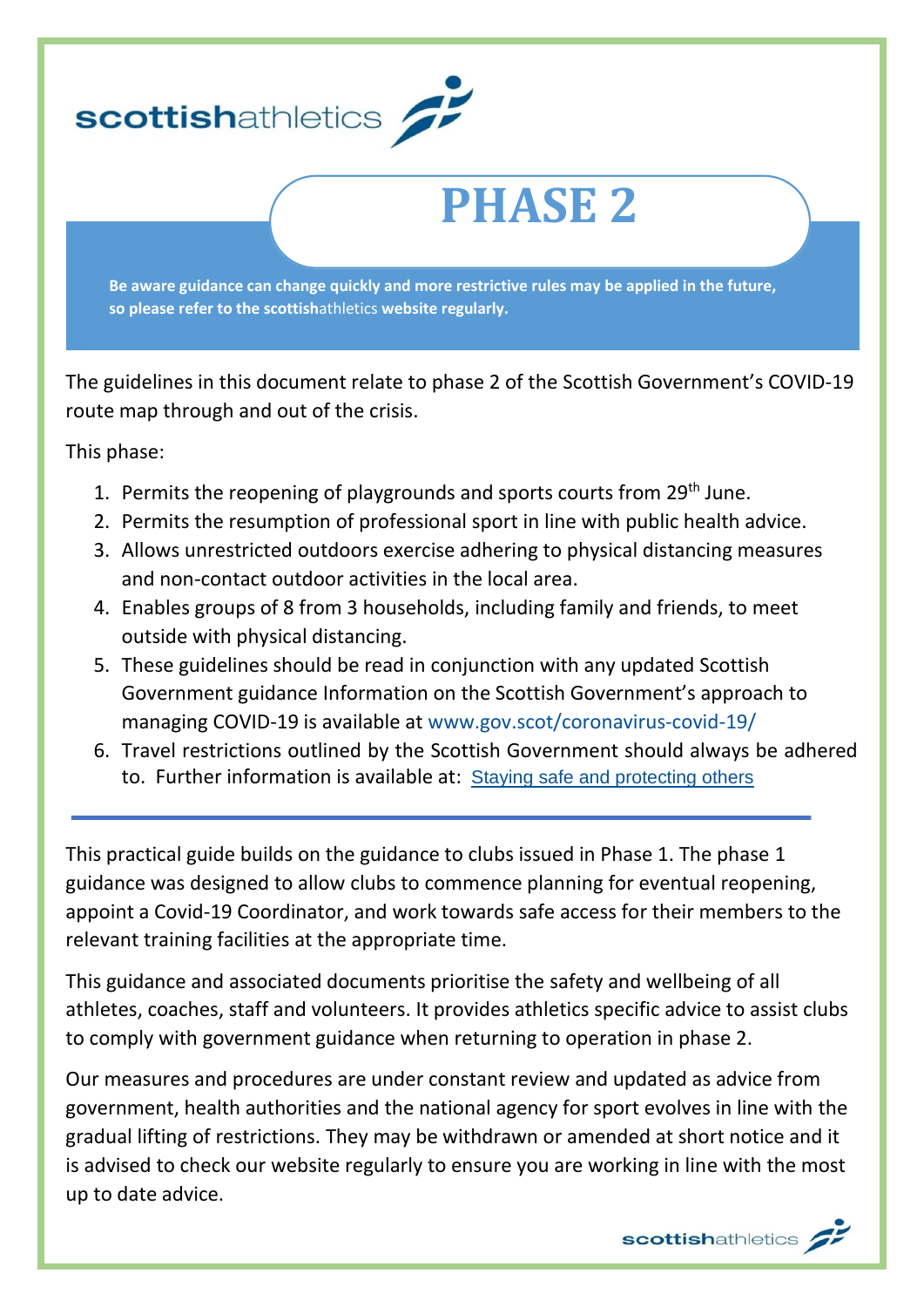### **1. Club Activity**

## **Certain club activities can resume in phase 2 in line with Scottish Government and scottishathletics guidance.**

- Clubs can now start to implement parts of their reopening plan using outdoor spaces.
- Clubs should be aware that the easing of restrictions does not mean that all facilities/venues will open immediately. Owners and operators will require time to consider all the implications of opening facilities/venues and put plans in place to re-engage staff and to set up operations that ensure the safety of participants, staff and volunteers. This is a difficult time for everyone so please be patient.
- Groups of 8 people from 3 households can get together in an outdoor space with physical distancing maintained. Please note there is an extended household rule (se[e Scottish](https://www.gov.scot/publications/coronavirus-covid-19-phase-2-staying-safe-and-protecting-others/pages/meeting-others/)  [Government guidance\)](https://www.gov.scot/publications/coronavirus-covid-19-phase-2-staying-safe-and-protecting-others/pages/meeting-others/).
- Further guidance on health, safety & hygiene can be found at the following links:
	- o [Health Protection Scotland: General guidance for non-healthcare settings](http://www.hps.scot.nhs.uk/web-resources-container/covid-19-guidance-for-non-healthcare-settings/)
	- o [UK Government / HPE: Cleaning in a non-healthcare setting](http://www.gov.uk/government/publications/covid-19-decontamination-in-non-healthcare-settings/covid-19-decontamination-in-non-healthcare-settings)
	- o [Health Protection Scotland: Hand hygiene techniques](http://www.hps.scot.nhs.uk/a-to-z-of-topics/hand-hygiene/)
- Workforce clubs and venue operators must ensure that relevant workplace guidance is followed for contractors and staff and ensure existing health and safety advice is maintained and aligned. This should be detailed in the risk assessment.

#### **2. Facilities**

Scottish Government advises that the reopening of outdoor sports courts is permitted in this phase from 29<sup>th</sup> June.

- Specific facility guidance for athletics can be found in the COVID-19 section on the **scottish**athletics [website.](https://www.scottishathletics.org.uk/clubs/club-support/coronavirus/) This guidance also refers to the **sports**cotland facilities guidance.
- Clubs must check with the facility operator what athletics facilities and local booking processes are in place in phase 2.
- Indoor areas will remain closed including changing rooms, toilets, exercise rooms/halls and social areas.

#### **3. Health & Safety Advice**

Clubs should link with facility operators to ensure usual access to first aid and emergency equipment is maintained. As there is no access to indoor facilities allowed consideration should be made to house first aid equipment externally. Please ensure the first aid equipment has been updated appropriately for the COVID pandemic and first aiders are aware of COVID-19 specific first aid advice [https://www.hse.gov.uk/news/first-aid-certificate-coronavirus.htm.](https://www.hse.gov.uk/news/first-aid-certificate-coronavirus.htm)

In this phase you must stay at home if you:

- Have been in contact with someone with COVID-19 in the last 14 days.
- Have been overseas or exposed to someone with COVID-19 in the last 14 days.
- Have COVID-19 symptoms (self-isolate for 7 days) or are feeling unwell.
- Have been told to self-isolate as part of the contact tracing measures in place.
- Please reinforce good hygiene practices prior to, during, and after training as participants may be asymptomatic.

scottishathletics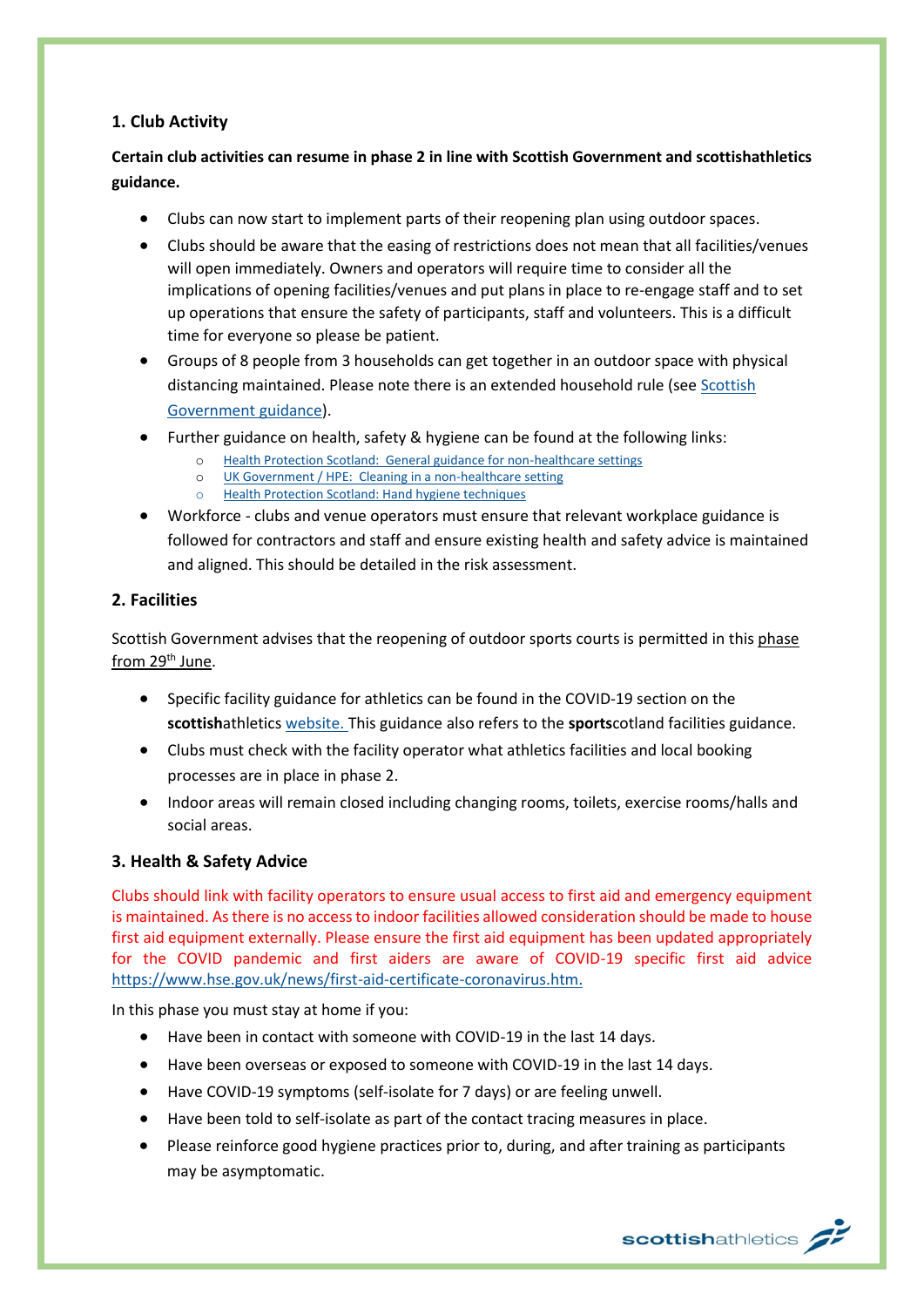• Hand sanitiser should be at least 60% alcohol based and detergent wipes appropriate for the surface they are being used on. Cleaning products should conform to EN14476 standards.

The above list should be used by clubs and coaches to conduct and record a symptoms check with athletes/coaches prior to and/or on arrival at training.

#### **4. Booking, arriving and etiquette**

### **The club, via the Covid-19 Coordinator, should work with the facility operator to make sure a collaborated approach to facility reopening, access and use can be achieved.**

Recognised **scottish**athletics performance athletes should be aware of the guidance issued by the performance team and contact their respective performance manager.

- Clubs using an athletics facility should agree with the facility operator the maximum capacity and booking process prior to resuming training. Limits on the number of participants accessing outdoor facilities should be risk assessed to ensure appropriate physical distancing can be maintained.
- It is highly recommended that clubs have a booking system in place for their members. This will assist with test and protect should it be required subsequently.
- Clubs that own or lease their facility should review their standard capacity considering the group size and number of households able to meet in phase 2.
- The club should consider the ages of athletes they have returning to ensure all athletes will be able to follow the physical distancing and hygiene guidance in place.
- Clubs using public spaces should risk assess the training environment and activity to ensure that numbers attending are appropriate for maintaining physical distancing.
- Ensure that sufficient COVID-19 information posters are clearly exhibited in all areas of the club/facilitie[s https://www.hse.gov.uk/.](https://www.hse.gov.uk/)
- Instruct all attendees to ensure their club has their up-to-date contact details (phone and email).
- Attendees should travel **no more than 5 miles**.
- Attendees should be instructed to arrive at the club location at a specific time.
- Attendees must always observe physical distancing.
- Attendees should be instructed to arrive in training kit.
- Attendees should be instructed to sanitise and/or wash their hands prior to attending the club, and regularly throughout training.
- Instruct attendees to utilise toilet facilities in their own home prior to arriving at training as toilets **will not** be accessible during this phase.
- Instruct attendees to enter and leave the area one at a time maintaining physical distancing.
- Any attendees repeatedly not following the club directives should be asked to leave training and familiarise themselves with the guidance prior to the next session.
- There should be no spectators present during this phase.
- Where supervision of a child is required, only one parent should be present, and they must follow physical distancing and hygiene procedures.

scottishathletics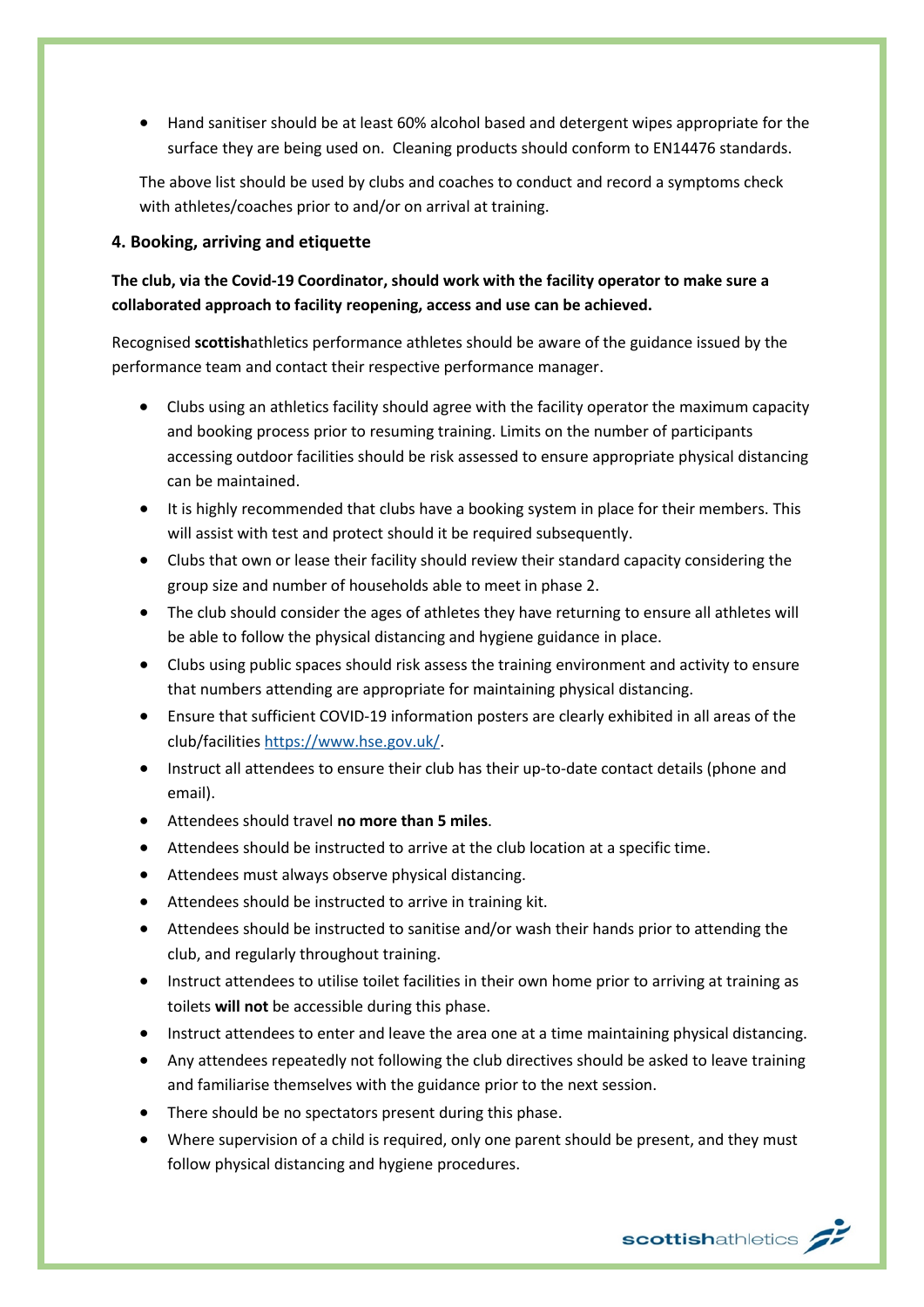#### **5. Event specific guidance**

Opening jump areas is a decision for the facility operator based on their risk assessment of the activity. The following guidance will inform that assessment and applies where the operator allows vertical and horizontal jumps.

#### **General safety & hygiene**

- Do not let the athletes handle any shared coaching equipment (cones etc.). Only the coach should do this.
- Athletes must always bring and use their personal equipment wherever possible and follow hygiene guidance.
- Personal equipment should not be shared, and measures must be put in place to reduce the risk of contamination.
- Plan the use of shared equipment (such as throwing equipment) so that they are not used between different groups on the same day. All equipment should be thoroughly cleaned before and after use.
- Ensure plans are in place to clean all equipment with suitable antiviral wipes/spray at the conclusion of your club training sessions.
- Be aware of what surfaces athletes and coaches are touching during training sessions. Ensure plans are in place to clean all equipment and surfaces thoroughly with suitable antiviral wipes/spray at the conclusion of your club training sessions.
- Protocols for the cleaning of equipment should be agreed with the facility operator.
- Hand sanitiser should be at least 60% alcohol based and detergent wipes appropriate for the surface they are being used on. Cleaning products should conform to EN14476 standards.

#### **Track running**

- **ONE lane gap is not suitable for maintaining physical distancing whilst running side-byside.**
- Equipment such as hurdles and barriers may be used if the facility and the club have both assessed the risk and put in place measures to ensure it is safe to do so.
- The facility should have in place a protocol for the setup and clear-up of hurdles and/or barriers. Facility operators should make it clear to athletes and coaches whether cleaning of hurdles and barriers will be carried out by the facility staff or whether the coach or athlete will be expected to do it.
- Hurdles and barriers should be cleaned using suitable antiviral wipes/spray before and after use.
- It is advised to use personal starting blocks but if athletes require to use shared blocks all surfaces should be cleaned using suitable antiviral wipes/spray
- Ideally athletes should run side by side leaving 2m between them. Athletes running in single file must maintain a 5m distance.

### **Vertical Jumps**

- In phase 2 only one athlete/household can jump during a session. Athletes should be supervised by a coach and physical distancing must be maintained.
- An adult, either the athlete, coach or facility operator should perform a wipe down of bars and uprights using suitable antiviral wipes/spray before and after the session. Facility

scottishathletics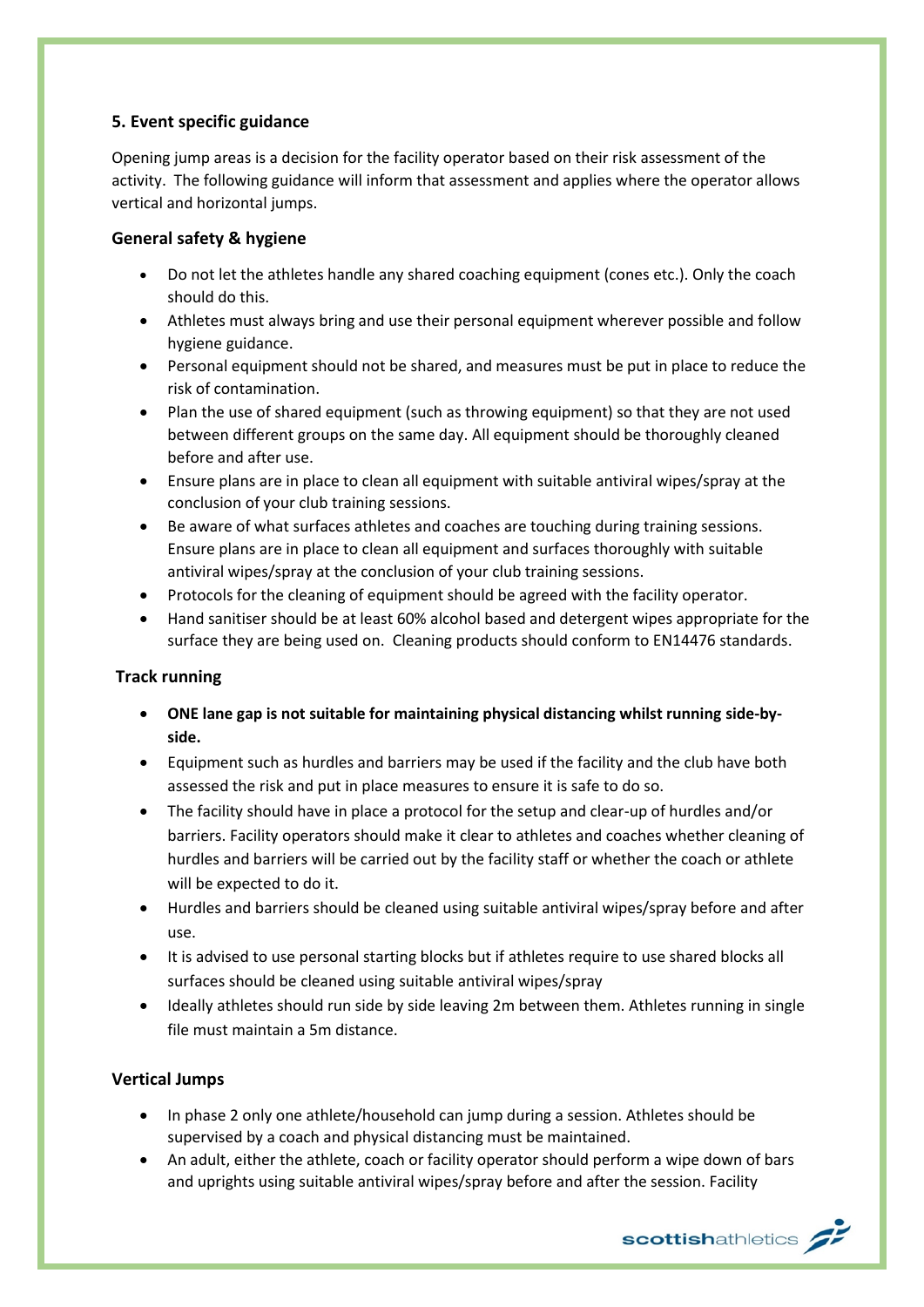operators should make it clear to athletes and coaches whether cleaning will be carried out by the facility staff or whether the coach or athlete will be expected to do it.

- Athletes should sanitise hands between jumps and maintain good hygiene practices.
- Signage must be prominently positioned at each jump area stating the rules/guidance for use. High mist spray PFC1 grade cleaner to be used on the bed between users. Operators must contact the manufacturer of the jumps mats in use at their facility to confirm whether the proposed cleaning products can be used safely on their equipment.
- After each session cleaning of the bed must be completed, and 30-minute drying time must be allowed, before the next session starts.

#### **Horizontal Jumps**

- In phase 2 only one athlete/household can jump during a session. Athletes should be supervised by a coach and physical distancing must be maintained.
- Sandpits should be covered when not in use and signs positioned to ensure they are not used.
- Athletes should always sanitise hands between jumps and maintain good hygiene practices.
- Athletes should use their own tape measure.
- Signage must be prominently positioned at each jump area stating the rules/guidance for use.
- During each session, one adult, either a coach or athlete, should be responsible for the raking of the pit. The rake should be cleaned using suitable antiviral wipes/spray before and after use.
- High mist spray of Milton dilution should be sprayed over the sand after use, turned and raked. Facility operators should implement a process for this procedure ensuring correct PPE is used for spraying.
- An adult, either the athlete, coach or facility operator staff must clean the take-off board using suitable antiviral wipes/spray before and after each session. Facility operators should make it clear to athletes and coaches whether cleaning will be carried out by the facility staff or whether the coach or athlete will be expected to do it.
- An adult, either the athlete or coach, should clean any other equipment used.
- After each session cleaning of the pit must be completed, and 30-minute drying time must be allowed, before the next session starts.

#### **Throws**

- Athletes can participate in throwing activities in phase 2. Athletes should be supervised by a coach and physical distancing must be maintained.
- Risk assessments must have been completed and shared with all coaches and athletes for both the throws facility and specific training session.
- Athletes are encouraged to use their own equipment which must be cleaned using suitable antiviral wipes/spray before and after use.
- Coaches and athletes should ensure that any shared equipment is used by only one athlete at a time and is thoroughly cleaned before and after each session.
- Athletes and coaches should avoid touching the shared cage/netting.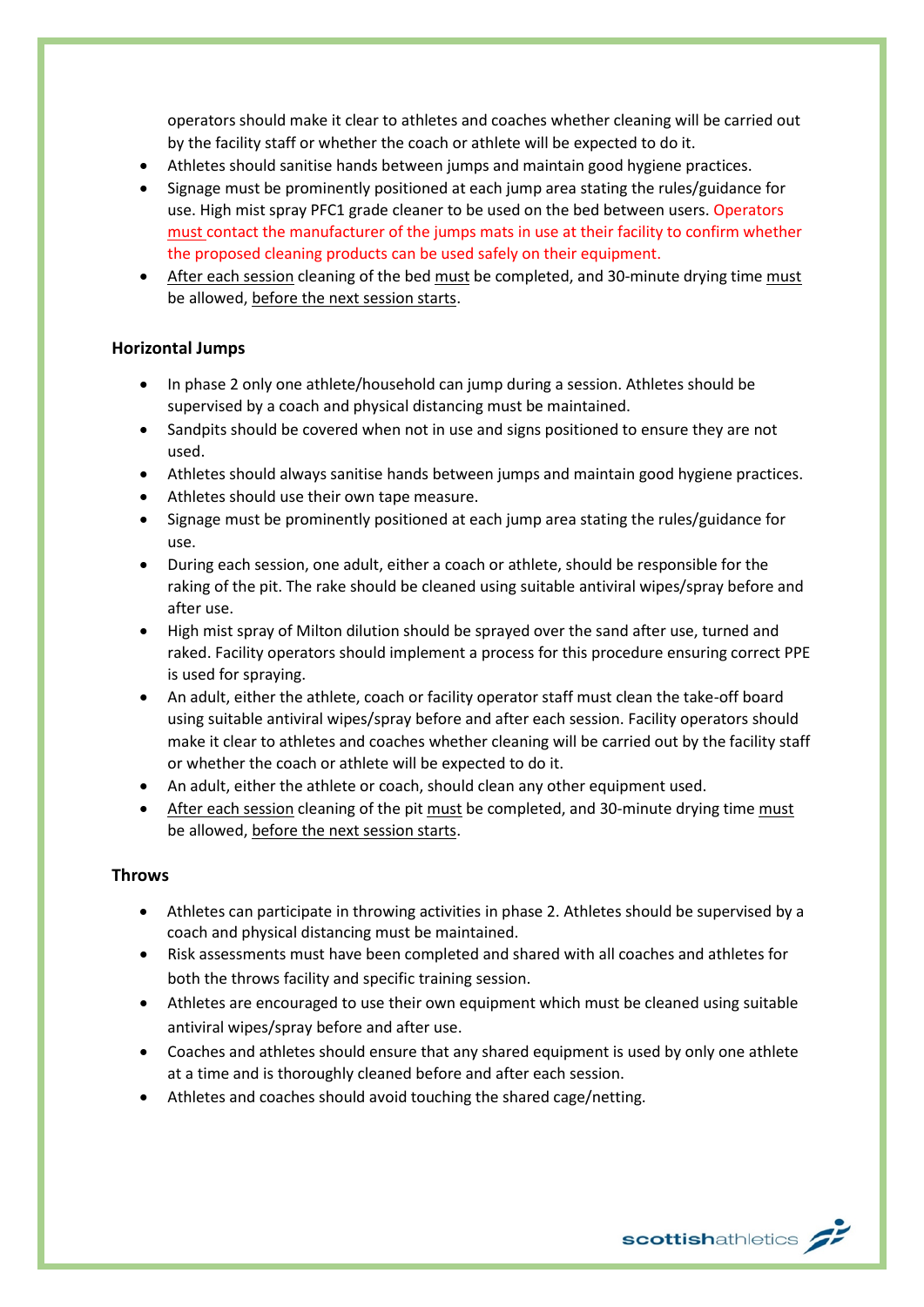### **Throws (cont.)**

- Where a cage door requires to be moved, it should be moved by an adult, either athlete, coach or facility operator who is familiar with its operation. The facility operator should make clear to coaches and athletes who can move cage doors. Any surfaces touched in the process of moving the cage door should be cleaned with suitable antiviral wipes/spray before and after use.
- Facility operators should make it clear to athletes and coaches whether cleaning will be carried out by the facility staff or whether the coach or athlete will be expected to do it.

#### **Off track coaching and leading including road running**

- Coaches, athletes, and runners running or training in a public space, other than a track and field facility, can take place on a 3 household only basis in a maximum group of 8 people. (i.e. one coach and up to 2 other households or 3 households of athletes with no coach present).
- Coaches, athletes, and runners should adhere to all restrictions that may be placed on a public space by the owner of that space.
- Coaches should ensure they have carried out a standard risk assessment of any training space or route, as they would normally, prior to the session taking place.
- Coaches, athletes, and runners should ensure they carry out standard safety procedures (e.g. phones, route planning etc) when accessing 'wild' public spaces.
- Cognisance must be taken of members of the public using the same public space for recreation. The group should be briefed on how run together in a way that respects physical distancing, and which does not cause unnecessary risk or anxiety to members of the public.

#### **Para-athletes**

- Para-athletes must only use their own personal equipment. All equipment should be cleaned before and after a training session following the hygiene guidance.
- Wheelchair, race running, and seated throws athletes should be helped and supported into any equipment by the guardian/carer only.
- Guide Runners: in phase 2, unless the guide is from the same household then guide running should not be carried out.

Further guidance and templates for coaches, leaders, is available at Getting your coaches ready for [sport](http://www.sportscotland.org.uk/covid-19/getting-your-coaches-ready-for-sport/) on the **sport**scotland website.